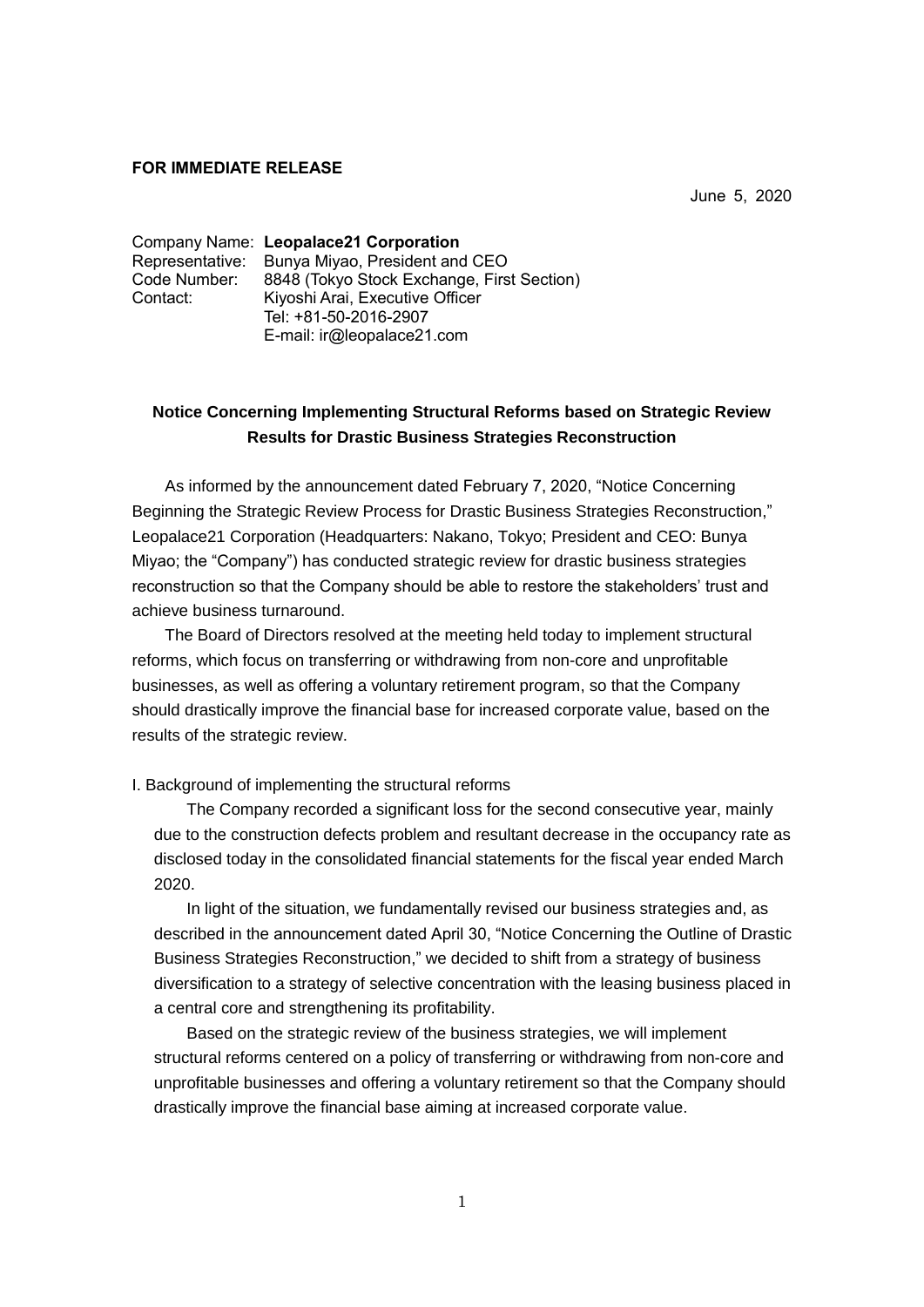- II. Specific details of the structural reforms
	- 1. Policy for transfer or withdrawal from non-core and unprofitable businesses
		- (1) Hotels and Resort Business
			- (i) Leopalace Guam Corporation

We plan to make early transfer of the Guam company, while observing the global spread of the novel coronavirus infection and its consequences.

(ii) Hotel Leopalace Nagoya

We will transfer the hotel business during the first half of the fiscal year ending March 2021

(2) International business

We plan to transfer or withdraw from the business by the end of fiscal year ending March 2021, while observing the global spread of the novel coronavirus and its consequences.

(3) Abolition of shareholder benefits

In line with the above-mentioned policy of transferring or withdrawing from the hotels and resort business, we will abolish shareholder benefits.

- 2. Voluntary retirement program
	- (1) Reasons for offering a voluntary retirement program

We will be offering a voluntary retirement program to respond to the business structure changes based on selective concentration strategy with the aim to realize workforce rightsizing to the future operations in the tough business conditions, and to further reduce the fixed cost.

- (2) Outline of voluntary retirement
	- (i) Eligible applicants Employees aged 35 or older as of April 1, 2020
	- (ii) Expected number of applicants About 1,000
	- (iii) Application period From June 22, 2020 to July 31, 2020
	- (iv) Planned leave date August 31, 2020
	- (v) Others

In addition to the retirement allowances stipulated in the retirement allowance regulations, the Company will pay special severance allowance to the applicants and will provide them with outplacement service.